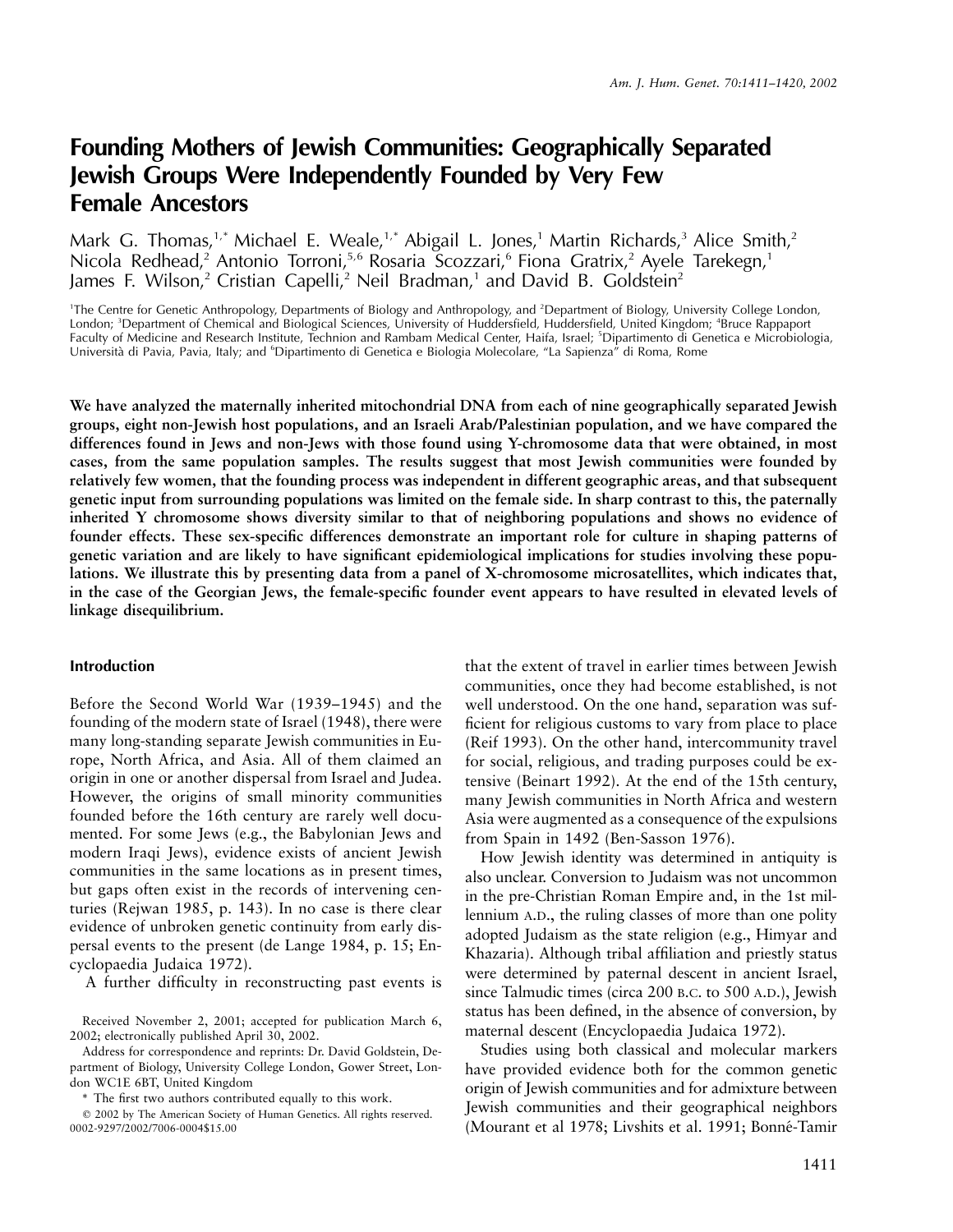et al. 1992). Studies of the paternally inherited Y chromosome have indicated that Ashkenazic Jews, Sephardic Jews, and Lebanese all have high frequencies of haplogroup J (as defined by the Y Chromosome Consortium 2002), in contrast to the populations of central Europe (Ritte et al. 1993*a*; Santachiara-Benerecetti et al. 1993). Thomas et al. (1998) reported that a particular microsatellite haplotype (the "Cohen modal haplotype," now known to be within haplogroup J) occurs at a high frequency in priests of Jewish groups that had been geographically separated for a long period. This led them to suggest that it could be a genetic signature of the ancient Hebrew population. Subsequent analyses have confirmed a substantial sharing of Y-chromosome haplotypes among different Jewish communities and also between Jewish and non-Jewish Near Eastern populations (Hammer et al. 2000; Nebel et al. 2000).

Previous low-resolution RFLP studies of the maternally inherited mtDNA of Jews, using five or six restriction enzymes, have also revealed patterns interpreted both in terms of common origin and local admixture. Ritte et al. (1993*b*) found that genetic distances among seven Jewish communities and Israeli Arabs were comparable to those found among five globally dispersed populations, with Ethiopian Jews appearing more as an outgroup than Israeli Arabs. Tikochinski et al. (1991) and Ritte et al. (1992) found that genetic diversity within Jewish populations was generally lower than in populations with a geographically extensive distribution, such as whites, Asians, Australians, and Africans, but was greater than that found in geographically restricted populations such as New Guineans, a pattern they attributed to an unusually polymorphic ancestral Jewish population, a high rate of growth in Jewish populations, or introgression events from neighboring populations. Ritte et al. (1993*a*) compared mtDNA and Y-chromosome haplotypes in six Jewish communities and found consistently lower genetic diversity in the mtDNA than in the Y-chromosome haplotypes, although differences in mutational processes between these two marker systems make it very difficult to ascribe such differences with certainty to demographic effects.

Here we directly compare the paternal and maternal genetic histories of Jewish populations through paired analyses of Y chromosome and mtDNA diversity in Jewish populations and relevant host populations among whom the Jewish populations have been living for many generations. The use of paired comparisons (Jewish vs. non-Jewish) overcomes the difficulties that arise when making direct comparisons between mtDNA and Y-chromosome data (c.f. Ritte et al. 1993*a*). Given that the mutational processes are the same in both Jewish and non-Jewish populations within a genetic system, any consistent differences that are found must arise as the result of different population processes. The comparison of ma-

ternal and paternal histories—in the present case, mostly by use of the same population samples—is of particular interest, because of the long-standing religious definition of Jewish identity referred to above. If this system of matrilineal inheritance of Jewish identity has been strictly followed, we could expect it to be reflected in systematic differences in the pattern of mtDNA and Y-chromosome genetic variation within and among Jewish populations.

## **Subjects and Methods**

## *Population Samples*

Definitions for the communities included in this study were as follows. Ashkenazic Jews are Jews practicing the Ashkenazic rite associated with the communities of northern Europe. The origin of this community is the subject of historical dispute. Bene Israel (Indian Jews) are members of the present day Bene Israel community of the Bombay region; local tradition claims that the Bene Israel are descendants of refugees from the persecutions of Antiochus Epiphanus (175–163 B.C.). Beta Israel (Ethiopian Jews) are Jews who were born—or whose parents or grandparents were born—in Ethiopia; local tradition claims descent from noblemen who accompanied Menelik on his journey from Israel/Judea at the beginning of the 1st millennium B.C. Bukharan Jews are members of the present day Bukharan Jewish community in Uzbekistan; local tradition claims that the community originates from the expulsion from Israel in the 8th century B.C., and Jews from Persia may have joined the Bukharan Jewish community in the 3d to 7th century A.D. Georgian Jews are those associated with communities of the former Soviet Republic of Georgia; the community's origin is obscure, but there is evidence of a Jewish community in Tbilisi around the 4th century A.D. Iranian Jews are Jews who were born—or whose parents or grandparents were born—in Iran; the origin of the community is obscure, but it is thought that it may be an offshoot of the Iraqi community. Iraqi Jews are Jews who were born—or whose parents or grandparents were born—in Iraq; Jewish tradition places the origin of this community in the exile following the destruction of the first temple in 586 B.C. Moroccan Jews are Jews who were born—or whose parents or grandparents were born—in Morocco; the origin of Moroccan Jewry is obscure, but Jews have been present in the region at least since late antiquity. Yemenite Jews are Jews who were born—or whose parents or grandparents were born—in Yemen; their origin is obscure, but the ancient Jewish kingdom of Himyar was located in present day Yemen. Germans were used as a control group for the Ashkenazic Jews, as putative descendants of communities living in the areas that were settled early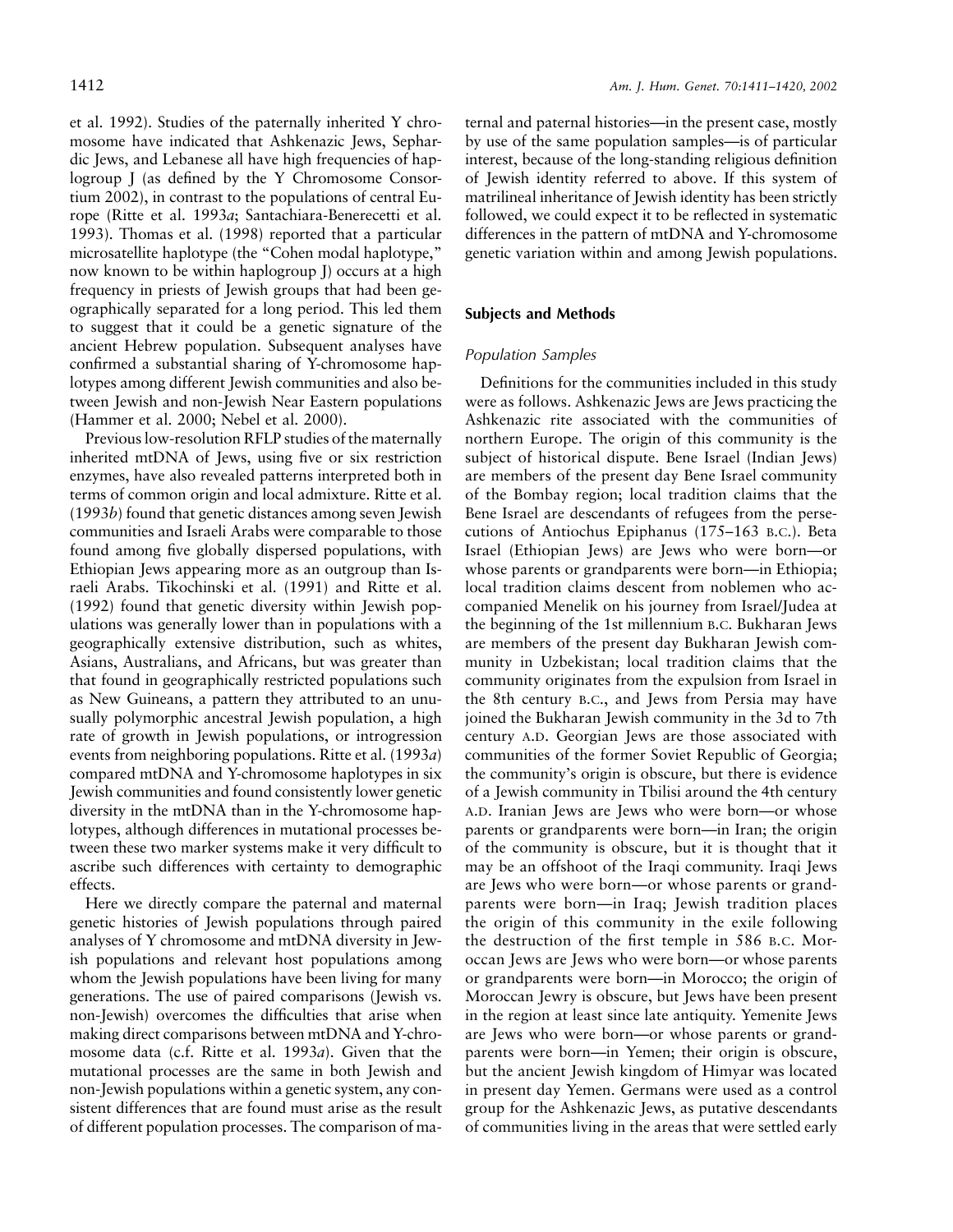by the Ashkenazim. The Bukharan Jews were collected in Uzbekistan, and the Bene Israel were collected in India and Israel. The other Jewish groups were collected in Israel. For the neighboring, non-Jewish host populations, samples were collected from self-identifying members of the various populations in the countries and regions indicated by their labels. Israeli Arabs/Palestinians were also included to represent an extant population living in the region to which Jews trace their origin. Individuals, so far as is known, are unrelated to the grandparent level. To obtain appropriate control subjects, Indians were sampled from the Bombay region, and Ethiopians were sampled among Amharic speakers. All sample donors were adult males, and appropriate informed consent was obtained in each case.

Y-chromosome markers typed include UEP markers 92R7, M9, M13, M17, M20, SRY 465, SRY 4064, SRY 10831, sY81, and YAP, and microsatellite markers DYS19, DYS388, DYS390, DYS391, DYS392, and DYS393. Typing protocols were as described by Thomas et al. (1999). The data for Israeli Arabs/Palestinians are as published elsewhere (Nebel et al. 2000).

Sequencing of mtDNA was performed using ABI BigDye Terminator Cycle Sequencing kits, and reactions were run on an ABI 3100 genetic analyzer using POP6 polymer and capillaries. Hypervariable segment 1 (HVS-1) was amplified in  $10-\mu l$  reaction volumes containing 0.35  $\mu$ M of primers conL1-mod (TAA ACT AAT ACA CCA GTC TTG TAA ACC) and conH1-mod (CCC TGA AGT AGG AAC CAG ATG), 0.13 units *Taq* polymerase (HT Biotech), 9.3 nM *Taq*Start monoclonal antibody (Clontech), 200  $\mu$ M dNTPs and a buffer supplied with the polymerase. Cycling parameters were as follows: preincubation for 5 min at 95°C, followed by 37 cycles of 1 min at 93°C, 1 min at 55°C, and 1 min at 72°C; products were purified using MicroCLEAN (Microzone Ltd.). Forward-strand sequencing was performed in 15-  $\mu$ l reaction volumes using 1  $\mu$ l BigDye termination mix, 5  $\mu$ l Better Buffer (Microzone), and 0.16  $\mu$ M primer conL2 (CAC CAT TAG CAC CCA AAG CT). Reversestrand sequencing was performed on a subset of the samples, including all of those with the polycytosine tract at nucleotide positions 16182–16193, as above, except the reverse primer conH3 (CGG AGC GAG GAG AGT AGC) was used. We sequenced a minimum of 332 bp (average 450 bp) from the mtDNA HVS-1 in samples from each of the nine geographically isolated Jewish groups and from six of the eight host populations. The sequencingerror rate was assessed by repeat sequencing on 49 randomly selected samples. One difference was found (a reading error) providing an estimated per-sequence error rate of 0.02 and a per-nucleotide error rate of  $5 \times 10^{-5}$ . The new sequence data were combined with previously published mtDNA HVS-1 sequences from the following populations: Israeli Arabs/Palestinians (Di Rienzo and Wilson

1991; Richards et al. 2000), Syrians (Richards et al. 2000), and Germans (Richards et al. 1996; Hofmann et al. 1997). Together, these data all overlap between sites 16090–16365, according to the numbering scheme of Anderson et al. (1981), and this was the region used to construct mtDNA haplotypes.

To assess long-range patterns of linkage disequilibrium (LD), 34 microsatellite markers, spanning 150 Mb of the X chromosome, were typed in the Georgian Jews and in men from Britain ( $n = 48$ ), Norway ( $n = 78$ ), and Turkey ( $n = 65$ ). The markers were typed as described by Wilson and Goldstein (2000). The loci are DXS7103, 1232, 8027, 8087, 8036, 984, 1067, 8009, 8061, 8085, 1204, 8092, 8099, 996, 8078, 1212, 1036, 1205, 8081, 1223, 1053, 8013, 8098, 1220, 8086, 8014, 8038, 1206, 8073, 1062, 1192, 1211, 1203, and 8068.

#### *Statistical Analysis*

Genetic diversity, *h,* was estimated from the unbiased formula given by Nei (1987). Pairwise genetic distance,  $F_{ST}$ , was estimated according to the formula of Reynolds et al. (1983). It should be noted that  $F_{ST}$  is used here as a convenient statistic summarizing multidimensional differences in allele frequencies, which affords comparison with previous studies (e.g., Seielstad et al. 1998). No further assumptions regarding the underlying population genetic model were applied in its interpretation, other than a general monotonic relationship between  $F_{ST}$ and genetic differences. Sampling distributions of *h* and  $F_{ST}$  were obtained by bootstrap resampling of individuals, according to observed haplotype frequencies in each population sample. This method of bootstrapping is designed to estimate sampling variance only, and it does not address whether differences in *h* or  $F_{ST}$  are due to drift or some other cause. The latter issue was, instead, addressed by looking for consistent differences between groups (i.e., between Jewish and non-Jewish–host pairs).

Tests for differences in *h* and  $F_{ST}$  were performed using conservative double testing under two procedures. In the first procedure, the difference in bootstrap sampling distributions was found, and the smaller area of the resulting distribution, lying to one side of zero, was doubled to yield a two-tailed *P* value. However, this procedure may lead to inflated type I error rates due to the bias in the bootstrap sampling distributions. This bias arises from the inherent drawback of bootstrapping, namely that sampling distributions are estimated by resampling an observed sample, rather than resampling from the original population. Because the observed sample is expected to have less genetic diversity than the original population (Nei 1987), bootstrap distributions of both *h* and  $F_{ST}$  are biased, and the correct distributions are not directly recoverable. We therefore also employed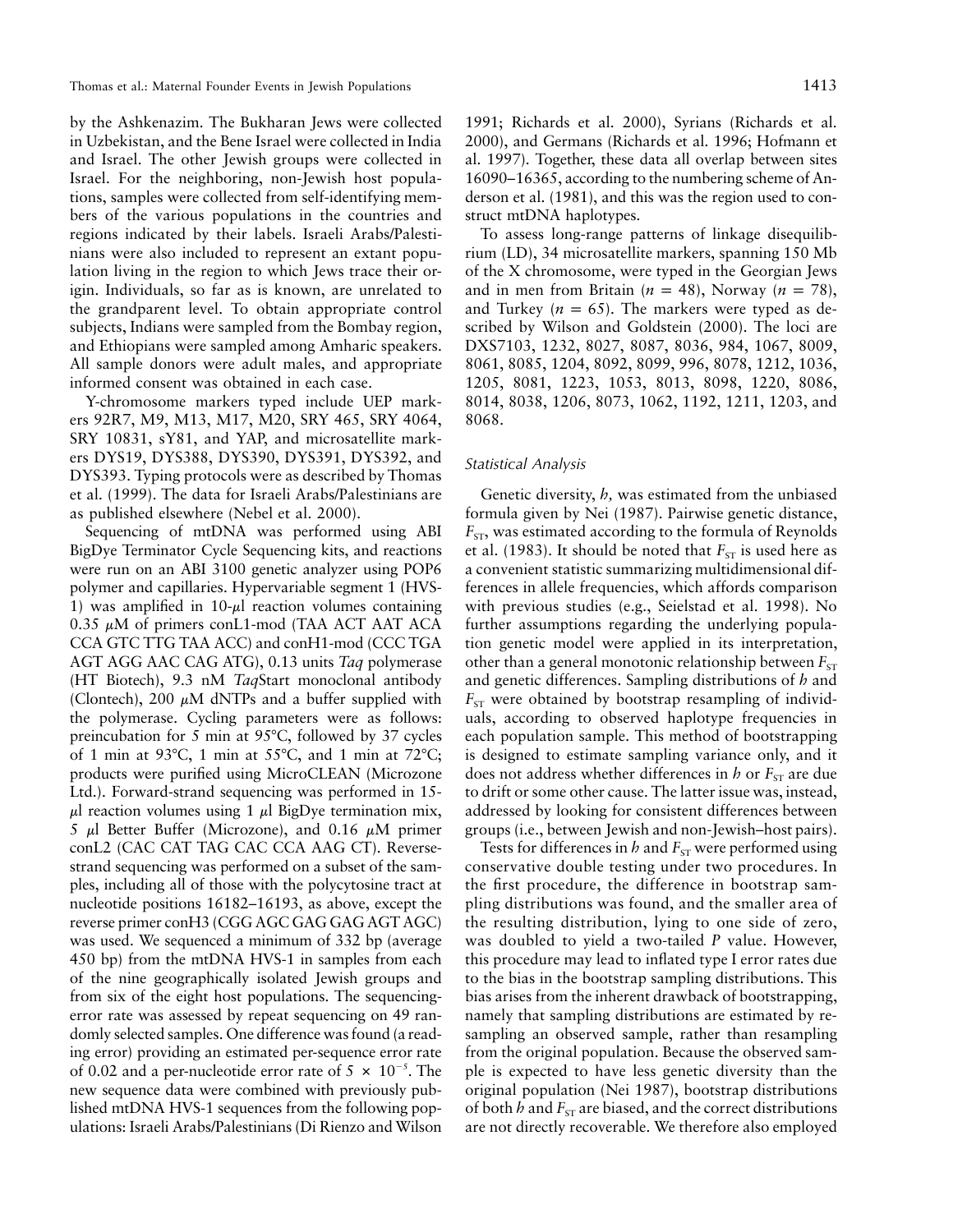|             |                        | r Chromosome Diversity within to Jewish and Non-Jewish Populations |                              |                  |                  |                            |
|-------------|------------------------|--------------------------------------------------------------------|------------------------------|------------------|------------------|----------------------------|
|             | <b>JEWISH DATA SET</b> |                                                                    | HOST AND NON-JEWISH DATA SET |                  |                  |                            |
| Populationª | $\boldsymbol{n}$       | $h^{\rm b}$ (SE)                                                   | Population <sup>c</sup>      | $\boldsymbol{n}$ | $h^{\rm b}$ (SE) | $D$ IFFERENCE <sup>d</sup> |
| AshI        | 78                     | .973(.0091)                                                        | Ger                          | 88               | $.968$ $(.0080)$ | ns                         |
| MorI        | 176                    | .980 (.0034)                                                       | Ber                          | 60               | .876(.0372)      | s (other)                  |
| IrqJ        | 57                     | $.969$ $(.0103)$                                                   | Syr                          | 72               | .979(0.0091)     | ns                         |
| Irn J       | 77                     | .891(.0297)                                                        | $\ddotsc$                    | $\cdots$         | $\cdots$         | $\cdots$                   |
| GeoI        | 70                     | .940(.0126)                                                        | Geo                          | 106              | .975(.0075)      | S                          |
| BkhI        | 36                     | .933(.0249)                                                        | Ubk                          | 40               | .990 (.0091)     | S                          |
| YemI        | 66                     | .970 (.0094)                                                       | Yem                          | 62               | .977(0.0074)     | ns                         |
| EthI        | 51                     | .946(.0173)                                                        | Eth                          | 193              | .972(.0040)      | ns                         |
| IndI        | 76                     | .948(.0099)                                                        | Hin                          | 41               | .978 (.0123)     | ns                         |
| .           | $\cdots$               | .                                                                  | IsrA/Pal                     | 143              | .970(0.0079)     | $\cdots$                   |
| Mean        |                        | .950                                                               |                              |                  | .965             |                            |
|             |                        |                                                                    |                              |                  |                  |                            |

**Y Chromosome Diversity within 18 Jewish and Non-Jewish Populations**

<sup>a</sup> AshJ = Askenazic Jews; MorJ = Moroccan Jews; IrqJ = Iraqi Jews; IrnJ = Iranian Jews; GeoJ = Georgian Jews; BkhJ = Bukharan Jews; YemJ = Yemeni Jews; EthJ = Ethiopian Jews (Beta Israel); and IndJ = Indian Jews (Bene Israel).

 $h h =$  unbiased gene diversity (Nei 1987) based on unique event polymorphism+ microsatellite haplotypes; 462 haplotypes were seen in the combined data set. Standard errors (in parentheses) are based on bootstrap resampling according to observed population frequencies.

 $c$  Host and non-Jewish data sets are paired with Jewish data sets on same row. Ger = Germans; Ber = Berbers; Syr = Syrians; Geo = Georgians; Ubk = Uzbekistanis; Yem = Yemenis; Eth = Ethiopians; Hin = Indian Hindus; and IsrA/Pal = Israeli Arabs/ Palestinians.

 $d$  s = the difference in *h* between Jewish and host data sets is significant ( $P < .05$ , on the basis of estimated bootstrap variances); ns = not significant; s (other) = Moroccan Jews are significantly more diverse than Berbers.

a second procedure in which a standard two-tailed *z* test was performed on the observed difference in unbiased *h* or  $F_{ST}$  estimates, and the bootstrap distribution of this difference was used only to provide an estimate of the sampling variance. Although this second procedure formally depends on assumptions of normality that are unlikely to hold, the properties of the bootstrap sampling distributions for *h* and  $F_{ST}$  are such that the real sampling distributions are likely to have less variance than the bootstrap ones, which therefore tends to make these *z* tests conservative (M.E.W., unpublished data). As a final conservative measure, only the larger of the two *P* values produced by the above two procedures was used to assess significance.

**Table 1**

#### **Results**

#### *mtDNA and Y Chromosome Diversity*

Comparison of Y-chromosome and mtDNA patterns reveals a striking contrast between the maternal and paternal genetic heritage of Jewish populations. On the Y chromosome, there is no consistent pattern of lower diversity in Jewish communities when compared with their non-Jewish host populations; in two cases, diversity is significantly lower in the Jewish groups; in one case, it is higher; and, in the rest, differences are not significant

(table 1). However, the pattern in the mtDNA is quite different. In each case, the Jewish community has a significantly lower mtDNA diversity than its paired host population (table 2). Indeed, every Jewish population has a lower mtDNA diversity than *any* non-Jewish population. This finding indicates that mistakes in associating particular host populations with Jewish populations would be very unlikely to affect our results. When Fisher's method for combining significance tests (Sokal and Rohlf 1995) is used, the overall significance level for the mtDNA pattern of lower Jewish diversity is  $P = 10^{-15}$ . When ratios of mtDNA to Y-chromosome diversity were calculated, to standardize the mtDNA results in relation to the other genetic system, the ratio for the Jewish data sets (mean 0.954) was again found, in all but one case (the Ethiopian Jews), to be less than the ratio for the non-Jewish host (mean 1.027).

Even more striking than this, however, is the high frequency of particular mtDNA haplotypes in the Jewish populations. No host population in our sample has an mtDNA modal frequency  $>12\%$  (mean 7.7%) (table 3). In contrast, seven of the Jewish populations have a modal frequency  $>12\%$  (mean 22.6%), and some of the Jewish groups have much higher frequencies. In particular, Moroccan Jews, the Bene Israel, and Georgian Jews have modal frequencies of 27.0%, 41.3%, and 51.4%, respectively, which are all higher than those observed in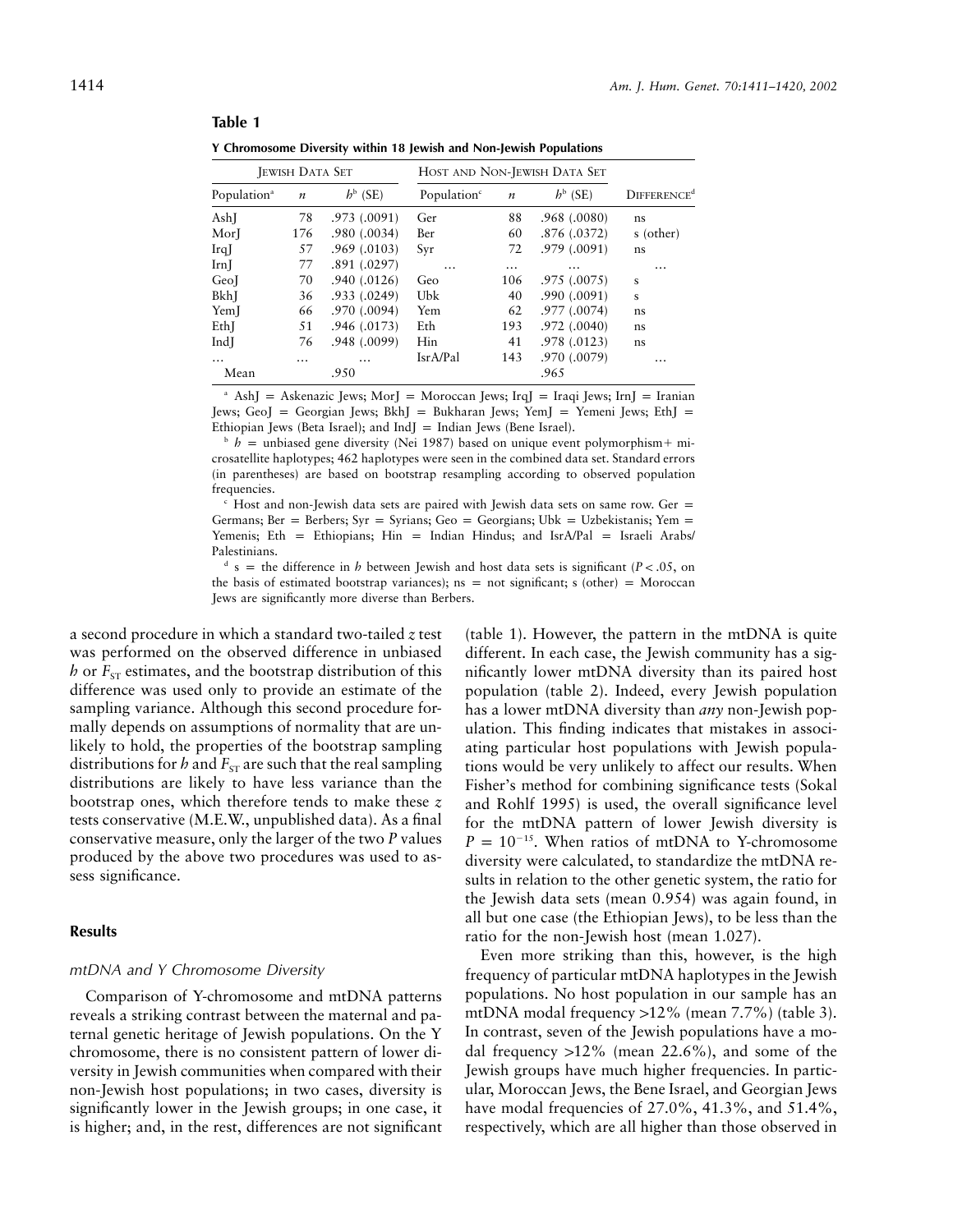**Table 2**

|            | <b>JEWISH DATA SET</b> |                  | HOST AND NON-JEWISH DATA SET |                  |                     |            |
|------------|------------------------|------------------|------------------------------|------------------|---------------------|------------|
| Population | $\boldsymbol{n}$       | $h$ (SE)         | Population                   | $\boldsymbol{n}$ | $h$ (SE)            | DIFFERENCE |
| AshI       | 78                     | .973(.0069)      | Ger                          | 174              | .988(.0031)         | S          |
| MorI       | 115                    | .917(.0206)      | Ber                          | 60               | $.984 \ (.0093)$    | S          |
| IrqJ       | 56                     | .936(.0176)      | Syr                          | 69               | .988 (.0072)        | S          |
| IrnJ       | 75                     | $.969$ $(.0077)$ | $\cdots$                     | $\cdots$         | $\cdots$            | $\cdots$   |
| GeoJ       | 70                     | .720(.0542)      | Geo                          | 105              | .984(.0051)         | s          |
| BkhJ       | 33                     | .938(.0220)      | Ubk                          | 37               | $.994 \cdot 0.0080$ | S          |
| YemI       | 65                     | $.923$ $(.0165)$ | Yem                          | 56               | .988(.0059)         | S          |
| EthJ       | 48                     | .971(.0113)      | Eth                          | 74               | $.994 \ (.0033)$    | S          |
| IndJ       | 75                     | .801(.0423)      | Hin                          | 41               | $.994 \cdot 0.0076$ | S          |
| .          | $\cdots$               |                  | IsrA/Pal                     | 117              | $.994 \; (.0031)$   |            |
| Mean       |                        | .906             |                              |                  | .990                |            |
|            |                        |                  |                              |                  |                     |            |

**mtDNA Diversity within 18 Jewish and Non-Jewish Populations**

NOTE.— A total of 615 haplotypes were seen in the combined data set. Standard errors (in parentheses) are based on bootstrap resampling according to observed population frequencies. Abbreviations are defined in table 1.

any of the other populations. Again, this pattern is not seen on the Y chromosome, where the modal frequencies in Jewish populations (mean 15.2%; range 7.4%– 31.2%) are not significantly different from those seen in host populations (mean 13.6%; range 8.1%–33.3%,  $P = .588$ , using paired-sample *t* test). In most European and Near Eastern populations, the highest frequency mtDNA type is the HVS-1 Cambridge Reference Sequence (CRS). This type occurs at 16%, on average, in Europe, and at 6%, on average, in the Near East (Richards et al. 2000). This pattern is reflected in our data, in that all of the seven European and Near Eastern non-Jewish populations have the CRS as their modal haplotype. However, only two of the nine Jewish populations have the CRS as their modal haplotype, while, among the other seven, each has a different modal haplotype. Thus, among the nine Jewish groups there are eight different mtDNA types that are modal with an unusually high frequency. Apart from the CRS, none of the other Jewish modal haplotypes are represented in the Israeli Arab/Palestinian data set, in contrast to the similarities between Ashkenazic Jews, Sephardic Jews, Israeli Arabs/Palestinian, and Lebanese populations reported for the Y chromosome (Santachiara-Benerecetti et al. 1993; Nebel et al. 2000).

### *mtDNA and Y Chromosome Differentiation*

We compared mean  $F_{ST}$  values for all Jewish populations among Jewish pairwise comparisons (36 pairs), all Jewish-host comparisons (8 pairs), and all host-host comparisons (28 pairs) (table 4). We found no significant differences among these categories when Y-chromosome data were used. Using mtDNA variation, however, we find that the Jewish-Jewish comparisons have significantly greater  $F_{ST}$  values than the host-host comparisons do, apparently because of the

presence of different high-frequency haplotypes within most of the Jewish populations.

Not only does mtDNA show greater differentiation among the Jewish populations than among the hosts, but it shows significantly greater differentiation among the Jewish populations than does the Y chromosome (table 4). This means the lack of evidence for founder effects on the Y chromosome cannot be attributed to the obliteration of a founder signal due to a faster mutation rate, because, under this scenario, the Y chromosomes would be more, not less, differentiated among populations.

These results therefore suggest that an extreme founder effect has occurred in the maternal but not paternal genetic histories of most Jewish populations. Greater geographic structuring of the mtDNA than the Y chromosome is an unusual pattern (Seielstad 1998). To assess whether this is specific to the Jewish populations, we also compared mtDNA and Y-chromosome structuring among the host populations. Among the latter populations we found the more usual pattern of greater Y-chromosome differentiation (table 4). This demonstrates that the unusual pattern observed among the Jewish populations is not associated with the geographic areas from which they derive but rather with their unique demographic histories.

#### *Origins of Modal mtDNA Types in Jewish Communities*

Unfortunately, in many cases, it is not possible to infer the geographic origin of the founding mtDNAs within the different Jewish groups with any confidence. It would appear that the founder effects on the maternal side have been so severe that mtDNA frequencies in the Jewish populations are very different from those found in any non-Jewish population. The non-CRS modal haplotypes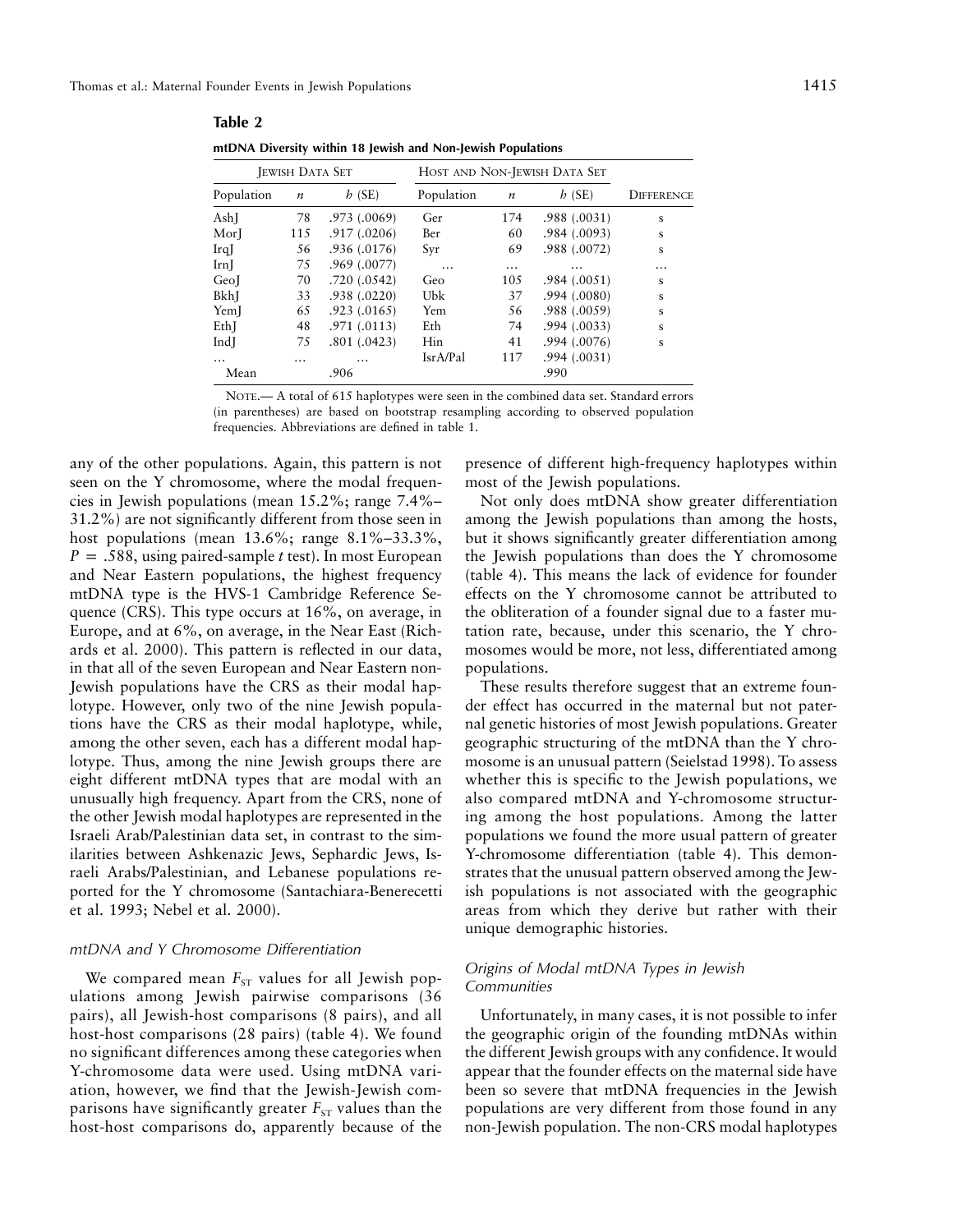| labi |  |
|------|--|
|      |  |

#### **Frequently Encountered mtDNA Haplotypes**

|                                                    |              |                |                         |               |                |                      |                          |                | FREQUENCY AMONG <sup>b</sup> |                |                |                |                |                |                |                |                |          |
|----------------------------------------------------|--------------|----------------|-------------------------|---------------|----------------|----------------------|--------------------------|----------------|------------------------------|----------------|----------------|----------------|----------------|----------------|----------------|----------------|----------------|----------|
|                                                    | AshI<br>(78) | Morl<br>(115)  | $I_{\text{rq}}$<br>(56) | Irn J<br>(75) | GeoI<br>(70)   | <b>Bkh</b> J<br>(33) | Yem <sub>I</sub><br>(65) | EthJ<br>(48)   | Ind <sub>I</sub><br>(75)     | Ger<br>(174)   | Ber<br>(60)    | Syr<br>(69)    | Geo<br>(105)   | Ubk<br>(37)    | Yem            | Eth<br>(74)    | Hin            | IsrA     |
| HSV-I SEQUENCE (SITES $16090-16365$ ) <sup>a</sup> |              |                |                         |               |                |                      |                          |                |                              |                |                |                |                |                | (56)           |                | (41)           | (117)    |
| 10% frequency in $\geq 1$ population:              |              |                |                         |               |                |                      |                          |                |                              |                |                |                |                |                |                |                |                |          |
| <b>CRS</b>                                         | 9.0          | 27.0           | 1.8                     | 8.0           | 2.9            | 6.1                  | $\overline{0}$           | 0              | 8.0                          | 6.9            | 11.7           | 10.1           | 9.5            | 5.4            | 7.1            | $\overline{0}$ |                | 6.8      |
| 343                                                | 2.6          | .9             | 17.9                    | $\theta$      | $\Omega$       | $\overline{0}$       | $\Omega$                 | $\mathbf{0}$   | $\overline{0}$               | 1.1            | 1.7            | $\Omega$       | $\Omega$       | $\overline{0}$ | $\Omega$       | $\Omega$       | $\theta$       | $\Omega$ |
| 126, 145, 222, 261                                 |              | $\mathbf{0}$   | 12.5                    | 2.7           | 0              | $\overline{0}$       | 9.2                      | $\overline{0}$ | $\Omega$                     | 0              | $\mathbf{0}$   | 0              | $\mathbf{0}$   | $\theta$       | 0              | $\left($       | $\overline{0}$ | 1.7      |
| 93, 126, 261                                       |              | 0              | 10.7                    | 1.3           | 0              | $\mathbf{0}$         | $\overline{0}$           | 0              | $\theta$                     | $\mathbf{0}$   | $\mathbf{0}$   | 1.4            | 0              | $\theta$       | 0              | 0              | $\mathbf{0}$   | 0        |
| 355                                                |              | 0              | $\Omega$                | $\Omega$      | 51.4           | $\mathbf{0}$         | 0                        | $\mathbf{0}$   | $\Omega$                     | $\theta$       | $\overline{0}$ | 2.9            | 1.0            | $\theta$       | 0              | $\Omega$       | $\mathbf{0}$   | 0        |
| 145                                                |              | .9             | $\theta$                | $\Omega$      | 10.0           | $\Omega$             | 0                        | $\mathbf{0}$   | $\Omega$                     | $\Omega$       | $\mathbf{0}$   | $\Omega$       | 0              | $\theta$       | 0              | $\left($       | $\mathbf{0}$   | $\Omega$ |
| 126, 193, 278                                      |              | $\mathbf{0}$   | $\mathbf{0}$            | 1.3           | $\mathbf{0}$   | 15.2                 | 0                        | $\mathbf{0}$   | $\theta$                     | .6             | 1.7            | $\mathbf{0}$   | 0              | $\mathbf{0}$   | 0              | $\Omega$       | $\mathbf{0}$   | 0        |
| 184, 265T                                          | 2.6          | 0              | $\mathbf{0}$            | $\theta$      | $\mathbf{0}$   | 15.2                 | $\Omega$                 | $\mathbf{0}$   | $\theta$                     | 0              | $\mathbf{0}$   | $\mathbf{0}$   | $\theta$       | $\theta$       | 0              | 0              | $\mathbf{0}$   | $\Omega$ |
| 129, 223                                           | 2.6          | $\Omega$       | 1.8                     | 1.3           | $\left($       | 12.1                 | 0                        | 0              | $\Omega$                     | 1.1            | $\theta$       | 0              | 0              | $\theta$       | 0              | $\left($       | 2.4            | $\Omega$ |
| 274                                                | 1.3          | $\Omega$       | $\Omega$                | $\Omega$      | $\Omega$       | $\overline{0}$       | 20.0                     | 0              | $\Omega$                     | .6             | $\mathbf{0}$   | $\theta$       | $\mathbf{0}$   | $\theta$       | 0              | $\theta$       | $\mathbf{0}$   | $\Omega$ |
| 126, 304, 362                                      |              | 0              | $\theta$                | $\Omega$      | $\mathbf{0}$   | $\mathbf{0}$         | 12.3                     | $\theta$       | $\Omega$                     | 0              | $\mathbf{0}$   | $\theta$       | $\mathbf{0}$   | $\overline{0}$ | 1.8            | $\Omega$       | $\Omega$       |          |
| 126, 305T, 362                                     | $\theta$     | $\mathbf{0}$   | $\mathbf{0}$            | $\theta$      | $\mathbf{0}$   | $\mathbf{0}$         | $\overline{0}$           | <u>12.5</u>    | $\theta$                     |                | $\mathbf{0}$   | $\theta$       | $\mathbf{0}$   | $\overline{0}$ | $\overline{0}$ | 1.4            | $\mathbf{0}$   | 0        |
| 166, 223, 311                                      |              | $\mathbf{0}$   | $\Omega$                | $\Omega$      | $\Omega$       | $\overline{0}$       | $\theta$                 | $\overline{0}$ | 41.3                         | 0              | $\mathbf{0}$   | $\theta$       | $\mathbf{0}$   | $\mathbf{0}$   | 0              | $\left($       | $\Omega$       | 0        |
| 223, 304                                           | $\Omega$     | $\Omega$       | $\Omega$                | $\Omega$      | $\Omega$       | $\Omega$             | $\Omega$                 | $\Omega$       | 10.7                         | $\Omega$       | $\Omega$       | $\Omega$       | $\Omega$       | $\Omega$       | $\Omega$       | $\Omega$       | 7.3            | $\Omega$ |
| Modal or joint modal, <10% frequency:              |              |                |                         |               |                |                      |                          |                |                              |                |                |                |                |                |                |                |                |          |
| 183C, 189, 249                                     | $\Omega$     | $\Omega$       | $\Omega$                | 9.3           | $\overline{0}$ | $\mathbf{0}$         | 1.5                      | $\theta$       | $\Omega$                     | $\mathbf{0}$   | $\overline{0}$ | $\overline{0}$ | $\mathbf{0}$   | $\overline{0}$ | $\Omega$       | $\overline{0}$ | $\theta$       | $\Omega$ |
| 311                                                |              | 3.5            | $\left($                | $\Omega$      | $\Omega$       | $\mathbf{0}$         | $\Omega$                 | $\theta$       | $\Omega$                     | 4.0            | 1.7            | 1.4            | 2.9            | 5.4            | $\Omega$       | 1.4            |                |          |
| 223, 227, 278, 362                                 |              | $\overline{0}$ | $\Omega$                | $\Omega$      | $\Omega$       | $\Omega$             | $\Omega$                 | $\mathbf{0}$   | $\theta$                     | $\overline{0}$ | $\overline{0}$ | $\mathbf{0}$   | $\overline{0}$ | 5.4            | $\mathbf{0}$   | $\mathbf{0}$   | $\mathbf{0}$   | $\Omega$ |
| 111, 129, 223, 257A, 261                           |              | $\Omega$       | 0                       | $\Omega$      | $\Omega$       | $\Omega$             | 0                        | $\Omega$       | $\left($                     | $\theta$       | $\overline{0}$ | 0              | $\theta$       | 5.4            | 0              | $\Omega$       | $\theta$       | 0        |
| 278, 362                                           |              | 0              | $\theta$                | $\Omega$      | $\mathbf{0}$   | $\mathbf{0}$         | $\Omega$                 | 0              | $\overline{0}$               | $\overline{0}$ | $\overline{0}$ | $\overline{0}$ | $\mathbf{0}$   | $\overline{0}$ | 0              | 4.1            | 0              | 0        |
| 126, 355, 362                                      |              | $\Omega$       | $\Omega$                | $\Omega$      | $\Omega$       | $\mathbf{0}$         | 1.5                      | $\mathbf{0}$   | $\Omega$                     | $\Omega$       | $\overline{0}$ | 1.4            | 1.0            | $\overline{0}$ | 1.8            | 4.1            | $\overline{0}$ | .9       |
| 126, 187, 189, 223, 264, 270, 278, 289, 293, 311   | $\Omega$     | $\theta$       | $\Omega$                | $\Omega$      | $\Omega$       | $\Omega$             | $\Omega$                 | 0              | $\Omega$                     | $\Omega$       | $\mathbf{0}$   | 0              | 0              | $\mathbf{0}$   | 0              | 4.1            | $\theta$       | 0        |

 $^{\circ}$  HVS-1 nomenclature is described by Macaulay et al. (1999), except that 16,000 has been subtracted from all HVS-1 sequence mutation sites. CRS = matches Cambridge

Reference Sequence (Anderson et al. 1981).<br>b Abbreviations are defined in footnote to table 1. Numbers in parentheses are sample sizes. Frequencies ≥10% are underlined.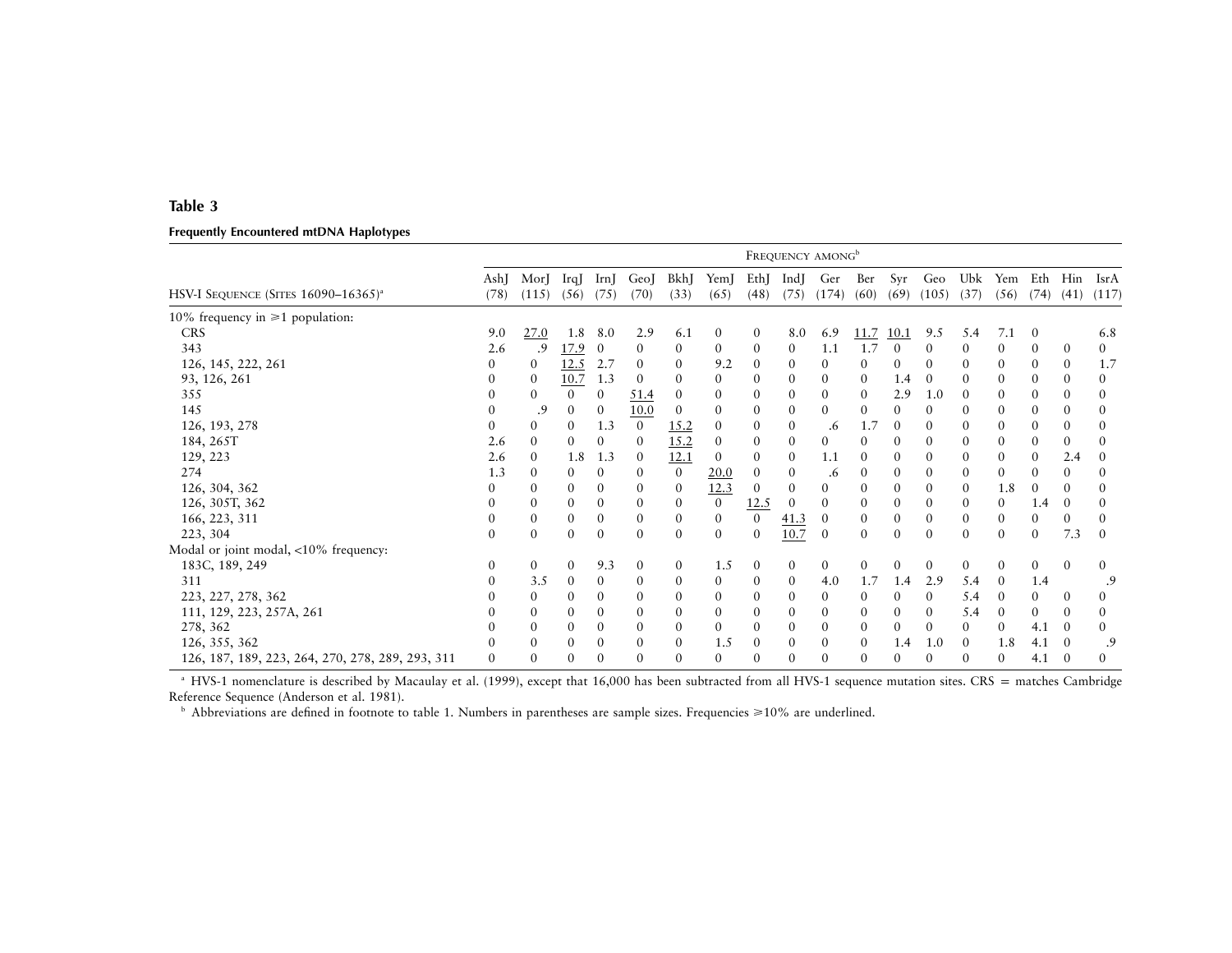| Table 4                                             |  |
|-----------------------------------------------------|--|
| Mean $F_{ST}$ Values in mtDNA and Y Chromosome Data |  |

| <b>COMPARISON</b>           | MEAN PAIRWISE $F_{ST}$ (SE) FOR |                   |            |
|-----------------------------|---------------------------------|-------------------|------------|
| (NO. OF PAIRS) <sup>a</sup> | mtDNA                           | Y                 | DIFFERENCE |
| $I-I(36)$                   | $.090$ $(.0094)$                | .040(.0053)       | s          |
| $I-H(8)$                    | $.047 \,(.0056)$                | $.032 \; (.0036)$ | s          |
| $H-H (28)$                  | .005(.0020)                     | $.032$ $(.0054)$  | s          |
| Difference                  | S                               | ns                |            |

NOTE $-$  s = all relevant comparisons of mean are significant  $(P < .05)$ ; ns = not significant.

<sup>a</sup> J-J = comparison among the nine Jewish data sets; J-H = comparison of Jewish and host data sets; and  $H-H =$  comparison among the eight host data sets.

in the Jewish populations are generally rare in the non-Jewish populations. The CRS, on the other hand, is too ubiquitous to allow it to be pinpointed to anything other than a general Eurasian origin.

For example, the most extreme founder effect is seen in the Georgian Jews, of whom 51% possess the same haplotype. The Georgian Jewish modal type is matched by a single individual in the Georgian sample. However, a search of the mtDNA database (Richards et al. 2000) shows that it also occurs in Syria (2/69 individuals) and Iraq (1/116). One directly derived type is present in two Georgians, but derived types are also found in the North Caucasus (2/208 individuals), Turkey (1/218), Armenia (1/191), and Sicily (1/90). For the Georgian modal haplotype, there is therefore no clear indication of provenance, although an indigenous origin is certainly possible, given the data.

In two cases, however, comparison with the published data does provide some indication of the possible geographic origins of the modal types. The modal type in the Bene Israel is a one-step mutational neighbor of a haplotype present in the Indian sample, as well as being a one-step neighbor of a type previously identified in India (Kivisild et al. 1999*a*, 1999*b*). Similarly, the commonest type in the Ethiopian Jewish sample is also present in the non-Jewish Ethiopian sample and occurs in the worldwide mtDNA database only in Somalia (Watson et al. 1997). Other high-frequency haplotypes in the Ethiopian Jewish sample are also found almost entirely in Africa (data not shown). The lack of an indication of a Middle Eastern origin for these haplotypes, on the basis of the Richards database, makes local recruitment a more reasonable explanation in these two cases.

#### **Discussion**

The greatly reduced mtDNA diversity in the Jewish populations in comparison with the host populations, together with the wide range of different modal haplotypes

found in different communities, indicates female-specific founding events in the Jewish populations. Although we cannot be certain whether this occurred immediately after the establishment of the communities or over a longer period of time, a simple explanation for the exceptional pattern of mtDNA variation across Jewish populations is that each of the different Jewish communities is composed of descendants of a small group of maternal founders. After the establishment of these communities, inward gene flow from the host populations must have been very limited.

The differences among the Jewish populations in mtDNA haplogroup frequencies indicates that the Jewish groups formed independently around (at least) eight small, distinct nuclei of women. The severity of these demographic events was sufficiently great to drive an unusual pattern of geographic variation among the Jewish populations. Although it has been commonly found that Y-chromosome variation shows greater geographic structure than the mtDNA (e.g., Seielstad et al 1998; Wilson et al., 2001), this pattern is reversed in the Jewish populations, which show greater differentiation for the mtDNA than for the Y chromosome. Jewish populations therefore appear to represent an example in which cultural practice—in this case, female-defined ethnicity—has had a pronounced effect on patterns of genetic variation. An analogous example has recently been reported by Oota et al. (2001), who showed that matrilocal communities in northern Thailand have patterns of mtDNA and Y chromosome variation distinct from nearby patrilocal communities.

The pattern in Ashkenazic Jews is of particular interest. Despite the common opinion that this population has undergone a strong founder event, it has a modal haplotype with a frequency similar to that of its host

#### **Table 5**

**Comparison of X Chromosome LD among Georgian Jews and non-Jewish British Men**

| ADDITIONAL             |               |               | NO. OF MARKER PAIRS | WITH A DISTANCE (IN MB) OF |           |
|------------------------|---------------|---------------|---------------------|----------------------------|-----------|
| CONDITION <sup>a</sup> | $\leq 5$      | $\leq 1$      | $\leq 2$            | $\leq 5$                   | $\leq 10$ |
| Overall No.            | 9             | 13            | 30                  | 50                         | 87        |
| Georgian Jews:         |               |               |                     |                            |           |
| $P \leq 0.5$           | 8             | 10            | 16                  | 20                         | 27        |
| $P \leq 0.01$          |               | 4             | 8                   | 10                         | 12        |
| $P \leq 0.01$          | $\mathcal{P}$ | $\mathcal{P}$ | 4                   | 5                          | 5         |
| British men:           |               |               |                     |                            |           |
| $P \le 0.05$           | 3             | 3             | 4                   | 4                          |           |
| $P \leq 0.01$          |               |               |                     |                            |           |
| $P \le 0.001$          |               |               |                     |                            |           |

<sup>a</sup> Overall No. = number of pairwise combinations among 34 Xchromosome microsatellite markers that satisfy the distance condition. An additional condition was applied according to the statistical signficance of association within each population. *P* values were calculated from an extension of Fisher's exact test.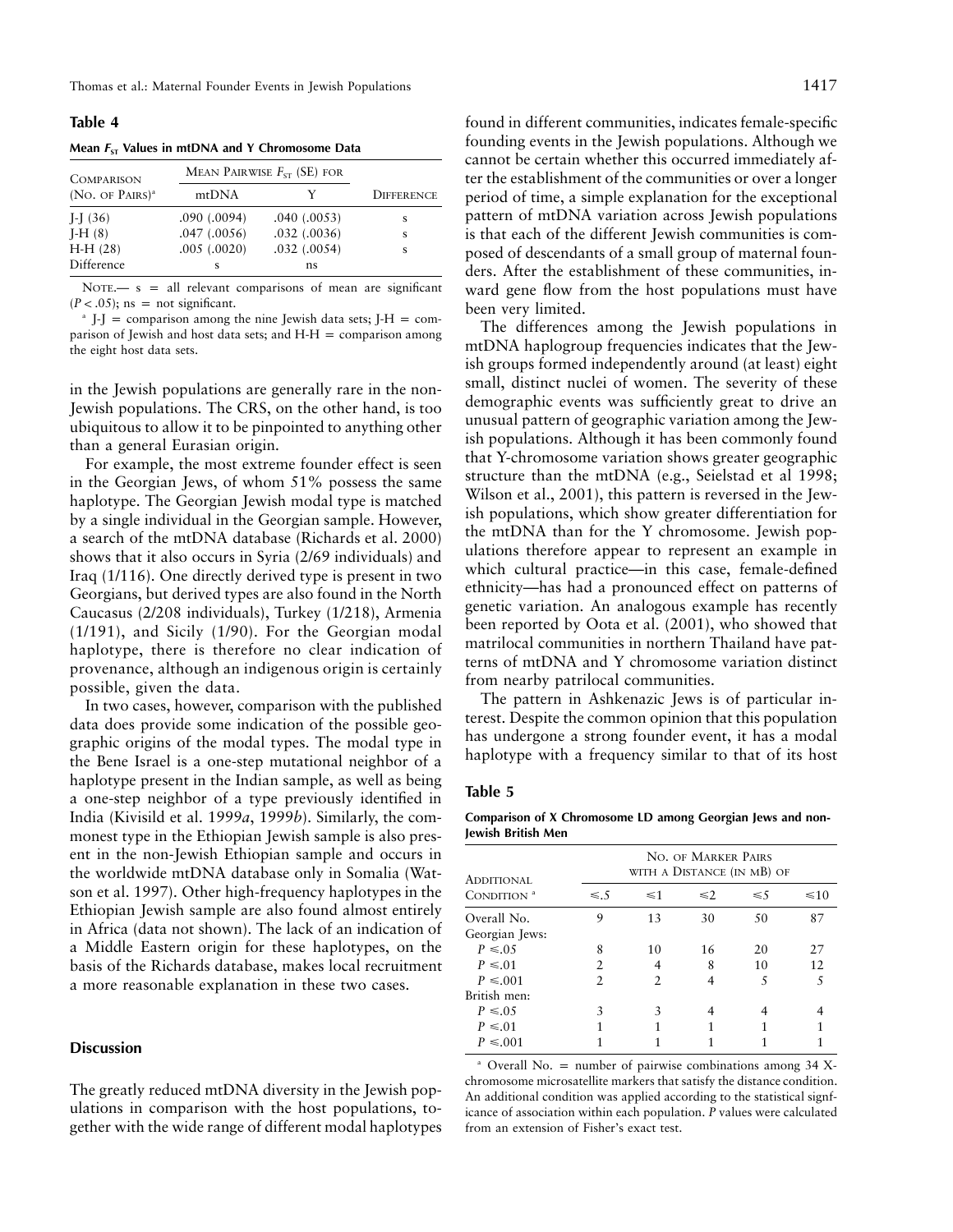on the maternal side from several independent founding

events. Kruglyak (1999) showed that human populations are not expected to maintain LD over long genetic distances, unless they have experienced sharp founder effects or bottlenecks in the recent past. Reich et al. (2001) have recently demonstrated relatively long-range LD in northern European populations, possibly as a result of a strong bottleneck associated with either the Last Glacial Maximum or the initial Out-of-Africa movement into Eurasia. Our results show that, in some populations, such effects may be specific to one or other of the sexes. In the more extreme cases, these founder effects may have been sufficiently severe to affect the epidemiological properties of the populations in question (Wright et al 1999). To illustrate this point, we present (table 5) a comparison of levels of LD (as measured by the number of marker pairs in significant association) in Georgian Jews (the Jewish population showing the greatest reduction in mtDNA diversity) and a British sample, using a panel of 34 microsatellite markers spanning 150 Mb of the X chromosome. Even when compared with a northern European sample, in which high levels of long-range LD might be expected (Reich et al. 2001), the Georgian Jewish sample shows consistently elevated levels of long-range LD. The same pattern is found when the Georgian Jews are compared with Norwegian and with Turkish samples (data not shown). These results demonstrate that demographic events restricted to only one of the sexes can be of considerable epidemiological significance. The LD in the Georgian Jews also indicates that some Eurasian populations may be of particular use in population-based gene mapping but that it is hard to know which ones without detailed genetic analysis.

# **Acknowledgments**

We wish to express our gratitude to the individuals who very kindly provided samples for this study and to Telethon-Italy (grant E.0890) and the Istituto Pasteur Fondazione Cenci Bolognetti, for their kind support, to Michael Stumpf, for sample collection, and to Karl Skorecki, for valuable discussion. D.B.G. holds a Royal Society/Wolfson Research Merit Award.

## **References**

Alves-Silva J, da Silva Santos M, Guimarães PEM, Ferreira ACS, Bandelt HJ, Pena SDJ, Ferreira Prado V (2000) The ancestry of Brazilian mtDNA lineages. Am J Hum Genet 67:444–461

- Anderson S, Bankier AT, Barrell BG, de Bruijn MHL, Coulson AR, Drouin J, Eperon IC, Nierlich DP, Roe BA, Sanger F, Schreier PH, Smith AJH, Staden R, Young IG (1981) Sequence and organization of the human mitochondrial genome. Nature 290:457–465
- Beinart H (1992) Atlas of medieval Jewish history. Simon & Schuster, New York
- Ben-Sasson HH (1976) The Middle Ages. In: Ben-Sasson HH (ed) A history of the Jewish people. Harvard University Press, Cambridge, MA, pp 570–573
- Bonné-Tamir B, Johnson MJ, Natali A, Wallace DC, Cavalli-Sforza LL (1986) Human mitochondrial DNA types in two Israeli populations: a comparative study at the DNA level. Am J Hum Genet 38:341–352
- Bonné-Tamir B, Zoossmann-Diskin A, Ticher A (1992) Genetic diversity among Jews reexamined: preliminary analyses at the DNA level. In: Bonné-Tamir B, Adam A (eds) Genetic diversity among Jews: diseases and markers at the DNA level. Oxford University Press, Oxford, pp 80–94
- Chen YS, Huoponen K, Torroni A, Gericke GS, Olckers A, Wallace DC (1995*a*) Mitochondrial DNA variation in African Bushman. Am J Hum Genet Suppl 57:A161
- Chen YS, Olckers A, Schurr TG, Kogelnik AM, Huoponen K, Wallace DC (2000) mtDNA variation in the South African !Kung and Khwe—and their genetic relationships to other African populations. Am J Hum Genet 66:1362–1383
- de Lange N (1984) Atlas of the Jewish world. Phaidon Press, Oxford
- Chen YS, Torroni A, Excoffier L, Santachiara-Benerecetti AS, Wallace DC (1995*b*) Analysis of mtDNA variation in African populations reveals the most ancient of all human continent-specific haplogroups. Am J Hum Genet 57:133–149
- Comas D, Calafell F, Mateu E, Pérez-Lezaun A, Bosch E, Martínez-Arias R, Clarimon J, Facchini F, Fiori G, Luiselli D, Pettener D, Bertranpetit J (1998) Trading genes along the Silk Road: mtDNA sequences and the origin of central Asian populations. Am J Hum Genet 63:1824–1838
- Di Rienzo A, Wilson AC (1991) Branching pattern in the evolutionary tree for human mitochondrial DNA. Proc Natl Acad Sci USA 88:1597–1601

Encyclopaedia Judaica (1972). Keter Publishing, Jerusalem

- Hammer MF, Redd AJ, Wood ET, Bonner MR, Jarjanazi H, Karafet T, Santachiara-Benerecetti S, Oppenheim A, Jobling MA, Jenkins T, Bonné-Tamir B (2000) Jewish and Middle Eastern non-Jewish populations share a common pool of Ychromosome biallelic haplotypes. Proc Natl Acad Sci USA 97:6769–6774
- Hofmann S, Jaksch M, Bezold R, Mertens S, Aholt S, Paprotta A, Gerbitz KD (1997) Population genetics and disease susceptibility: characterization of central European haplogroups by mtDNA gene mutations, correlations with D loop variants and association with disease. Hum Mol Genet 6: 1835–1846
- Kivisild T, Bamshad MJ, Kaldma K, Metspalu M, Metspalu E, Reidla M, Laos S, Parik J, Watkins WS, Dixon ME, Papiha SS, Mastana SS, Mir MR, Ferak V, Villems R (1999*a*) Deep common ancestry of Indian and western Eurasian mtDNA lineages. Curr Biol 9:1331–1334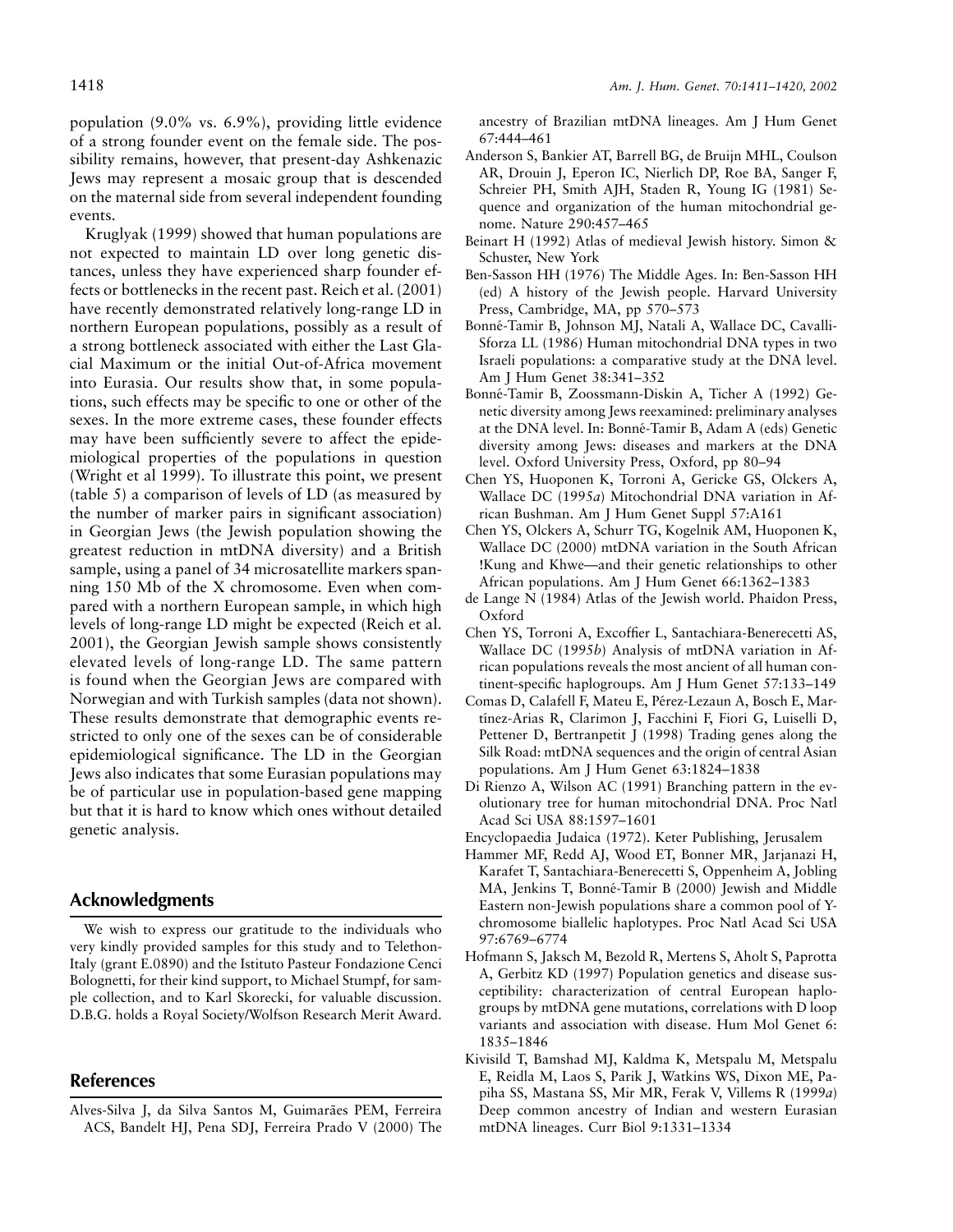Thomas et al.: Maternal Founder Events in Jewish Populations 1419

- Kivisild T, Kaldma K, Metspalu E, Parik J, Papiha S, Villems R (1999*b*) The place of the Indian mitochondrial DNA variants in the global network of maternal lineages and the peopling of the Old World. In: Papiha S, Deka R, Chakraborty R (eds) Genomic diversity: applications in human population genetics. Plenum, New York, pp 135–152
- Kolman CJ, Sambuughin N, Bermingham E (1996) Mitochondrial DNA analysis of Mongolian populations and implications for the origin of New World founders. Genetics 142:1321–1334
- Krings M, Salem AH, Bauer K, Geisert H, Malek A, Chaix L, Simon C, Welsby D, Di Rienzo A, Utermann G, Sajantila A, Pääbo S, Stoneking M (1999) mtDNA analysis of Nile River Valley populations: a genetic corridor or a barrier to migration? Am J Hum Genet 64:1166–1176
- Kruglyak L (1999) Prospects for whole-genome linkage disequilibrium mapping of common disease genes. Nat Genet 22:139–144
- Livshits G, Sokal RR, Kobyliansky E (1991) Genetic affinities of Jewish populations. Am J Hum Genet 49:131–146
- Lucotte G, Smets P (1999) Origins of Falasha Jews studied by haplotypes of the Y chromosome. Hum Biol 71:989–993
- Macaulay V, Richards M, Hickey E, Vega E, Cruciani F, Guida V, Scozzari R, Bonné-Tamir B, Sykes B, Torroni A (1999) The emerging tree of west Eurasian mtDNAs: a synthesis of control-region sequences and RFLPs. Am J Hum Genet 64: 232–249
- Mateu E, Comas D, Calafell F, Perez-Lezaun A, Abade A, Bertranpetit J (1997) A tale of two islands: population history and mitochondrial sequence variation of Bioko and Sao Tome, Gulf of Guinea. Ann Hum Genet 61:507–518
- Mourant AE, Kopec AC, Domaniewska-Sobczak K (1978) The genetics of the Jews. Clarendon Press, Oxford
- Nebel A, Filon D, Weiss DA, Weale M, Faerman M, Oppenheimer A, Thomas MG (2000) High-resolution Y chromosome haplotypes of Israeli and Palestinian Arabs reveal geographic substructure and substantial overlap with haplotypes of Jews. Hum Genet 107:630–641
- Nei M (1987) Molecular evolutionary genetics. Columbia University Press, New York
- Oota H, Settheetham-Ishida W, Tiwawech D, Ishida T, Stoneking M (2001) Human mtDNA and Y-chromosome variation is correlated with matrilocal versus patrilocal residence. Nat Genet 29:20–21
- Quintana-Murci L, Semino O, Bandelt H-J, Passarino G, McElreavey K, Santachiara-Benerecetti AS (1999) Genetic evidence for an early exit of *Homo sapiens sapiens* from Africa through eastern Africa. Nat Genet 23:437–441
- Rando JC, Cabrera VM, Larruga JM, Hernandez M, Gonzalez AM, Pinto F, Bandelt H-J (1999) Phylogeographic patterns of mtDNA reflecting the colonization of the Canary Islands. Ann Hum Genet 63:413–428
- Rando JC, Pinto F, González AM, Hernández M, Larruga JM, Cabrera VM, Bandelt H-J (1998) Mitochondrial DNA analysis of Northwest African populations reveals genetic exchanges with European, Near-Eastern, and sub-Saharan populations. Ann Hum Genet 62:531–550
- Reich DE, Cargill M, Bolk S, Ireland J, Sabeti PC, Richter DJ, Lavery T, Kouyoumjian R, Farhadian SF, Ward R, Lander

ES (2001) Linkage disequilibrium in the human genome. Nature 411:199–204

- Reif SC (1993) Judaism and Hebrew prayer. Cambridge University Press, Cambridge
- Rejwan N (1985) The Jews of Iraq. Westview Press, Boulder, CO
- Reynolds J, Weir BS, Cockerham CC (1983) Estimation of the coancestry coefficient: basis for a short-term genetic distance. Genetics 105:767–779
- Richards M, Côrte-Real H, Forster P, Macaulay V, Wilkinson-Herbots H, Demaine A, Papiha S, Hedges R, Bandelt H-J, Sykes B (1996) Paleolithic and Neolithic lineages in the European mitochondrial gene pool. Am J Hum Genet 59:185– 203
- Richards M, Macaulay V, Hickey E, Vega E, Sykes B, Guida V, Rengo C, et al. (2000) Tracing European founder lineages in the Near Eastern mitochondrial gene pool. Am J Hum Genet 67:1251–1276
- Ritte U, Neufeld E, Bonné-Tamir B (1992) Types of mitochondrial DNA among Jews. In: Bonné-Tamir B, Adam A (eds) Genetic diversity among Jews: diseases and markers at the DNA level. Oxford University Press, Oxford, pp 51–59
- Ritte U, Neufeld E, Broit M, Shavit D, Motro U (1993*a*) The differences among Jewish communities—maternal and paternal contributions. J Mol Evol 37:435–440
- Ritte U, Prager EM, Gross M, Hakim I, Khatib A, Bonné-Tamir B (1993*b*) Mitochondrial DNA affinity of several Jewish communities. Hum Biol 65:359–385
- Santachiara-Benerecetti AS, Semino O, Passarino G, Torroni A, Brdicka R, Fellous M, Modiano G (1993) The common, near-Eastern origin of Ashkenazi and Sephardi Jews supported by Y-chromosome similarity. Ann Hum Genet 57: 55–64
- Seielstad MT, Minch E, Cavalli-Sforza LL (1998) Genetic evidence for a higher female migration rate in humans. Nat Genet 20:278–280
- Sokal RR, Rohlf FJ (1995) Biometry, 3d ed. WH Freeman, New York
- Thomas MG, Bradman N, Finn HM (1999) High throughput analysis of 10 microsatellite and 11 diallelic polymorphisms on the human Y-chromosome. Hum Genet 105:577–581
- Thomas MG, Skorecki K, Ben-Ami H, Parfitt T, Bradman N, Goldstein DB (1998) Origins of Old Testament priests. Nature 394:138–140
- Tikochinski Y, Ritte U, Gross SR, Prager EM, Wilson AC (1991) mtDNA polymorphism in two communities of Jews. Am J Hum Genet 48:129–136
- Torroni A, Bandelt H-J, D'Urbano L, Lahermo P, Moral P, Sellitto D, Rengo C, Forster P, Savantaus M-L, Bonné-Tamir B, Scozzari R (1998) mtDNA analysis reveals a major late Paleolithic population expansion from southwestern to northeastern Europe. Am J Hum Genet 62:1137–1152
- Torroni A, Huoponen K, Francalacci P, Petrozzi M, Morelli L, Scozzari R, Obinu D, Savontaus M-L, Wallace DC (1996) Classification of European mtDNAs from an analysis of three European populations. Genetics 144:1835–1850
- Torroni A, Miller JA, Moore LG, Zamudio S, Zhuang JG, Droma T, Wallace DC (1994) Mitochondrial DNA analysis in Tibet: implications for the origin of the Tibetan popu-